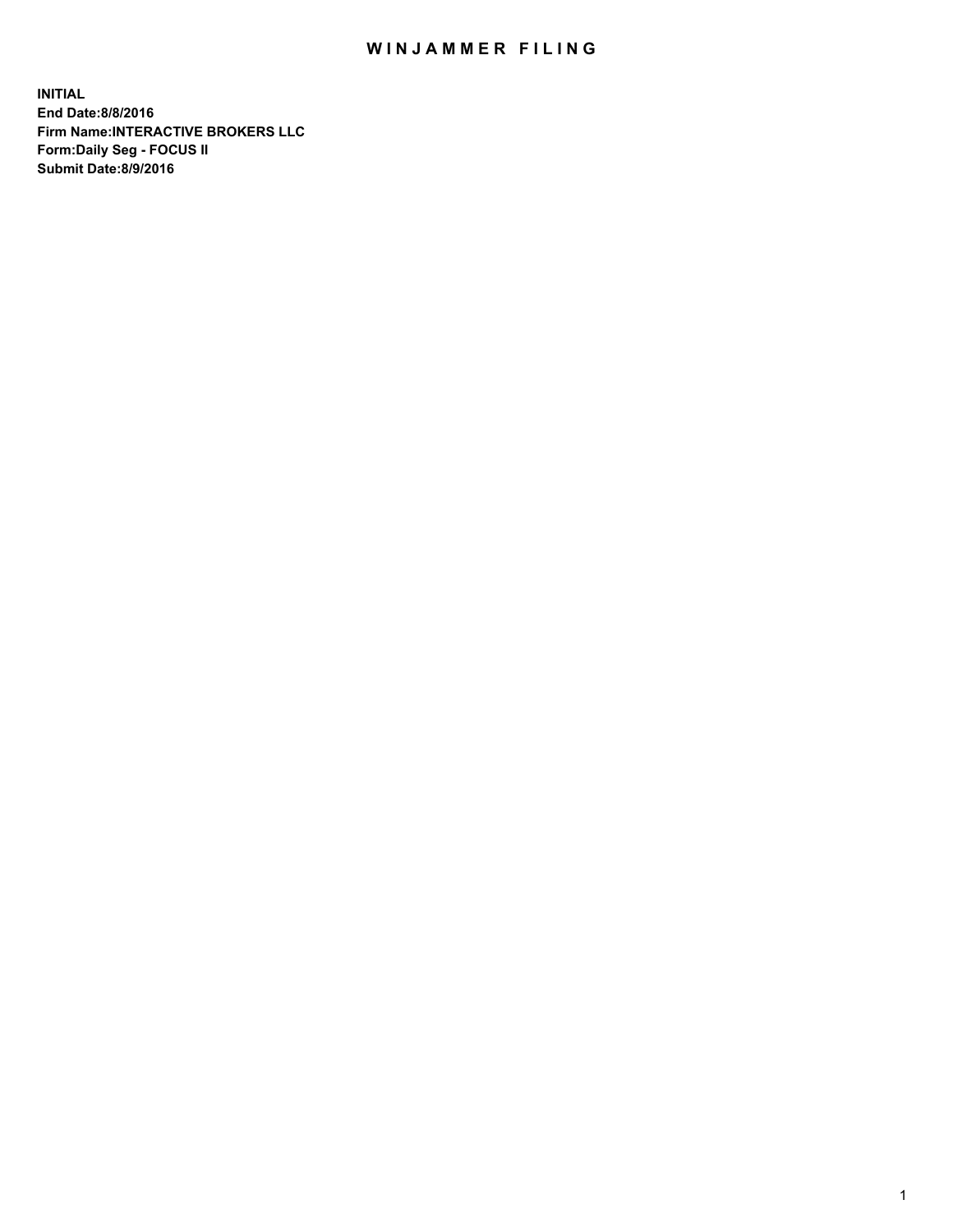## **INITIAL End Date:8/8/2016 Firm Name:INTERACTIVE BROKERS LLC Form:Daily Seg - FOCUS II Submit Date:8/9/2016 Daily Segregation - Cover Page**

| Name of Company<br><b>Contact Name</b><br><b>Contact Phone Number</b><br><b>Contact Email Address</b>                                                                                                                                                                                                                          | <b>INTERACTIVE BROKERS LLC</b><br><b>James Menicucci</b><br>203-618-8085<br>jmenicucci@interactivebrokers.c<br>om |
|--------------------------------------------------------------------------------------------------------------------------------------------------------------------------------------------------------------------------------------------------------------------------------------------------------------------------------|-------------------------------------------------------------------------------------------------------------------|
| FCM's Customer Segregated Funds Residual Interest Target (choose one):<br>a. Minimum dollar amount: ; or<br>b. Minimum percentage of customer segregated funds required:% ; or<br>c. Dollar amount range between: and; or<br>d. Percentage range of customer segregated funds required between: % and %.                       | $\overline{\mathbf{0}}$<br>0<br>155,000,000 245,000,000<br>00                                                     |
| FCM's Customer Secured Amount Funds Residual Interest Target (choose one):<br>a. Minimum dollar amount: ; or<br>b. Minimum percentage of customer secured funds required:%; or<br>c. Dollar amount range between: and; or<br>d. Percentage range of customer secured funds required between: % and %.                          | $\overline{\mathbf{0}}$<br>0<br>80,000,000 120,000,000<br>0 <sub>0</sub>                                          |
| FCM's Cleared Swaps Customer Collateral Residual Interest Target (choose one):<br>a. Minimum dollar amount: ; or<br>b. Minimum percentage of cleared swaps customer collateral required:% ; or<br>c. Dollar amount range between: and; or<br>d. Percentage range of cleared swaps customer collateral required between:% and%. | $\overline{\mathbf{0}}$<br>$\underline{\mathbf{0}}$<br>0 <sub>0</sub><br>0 <sub>0</sub>                           |

Attach supporting documents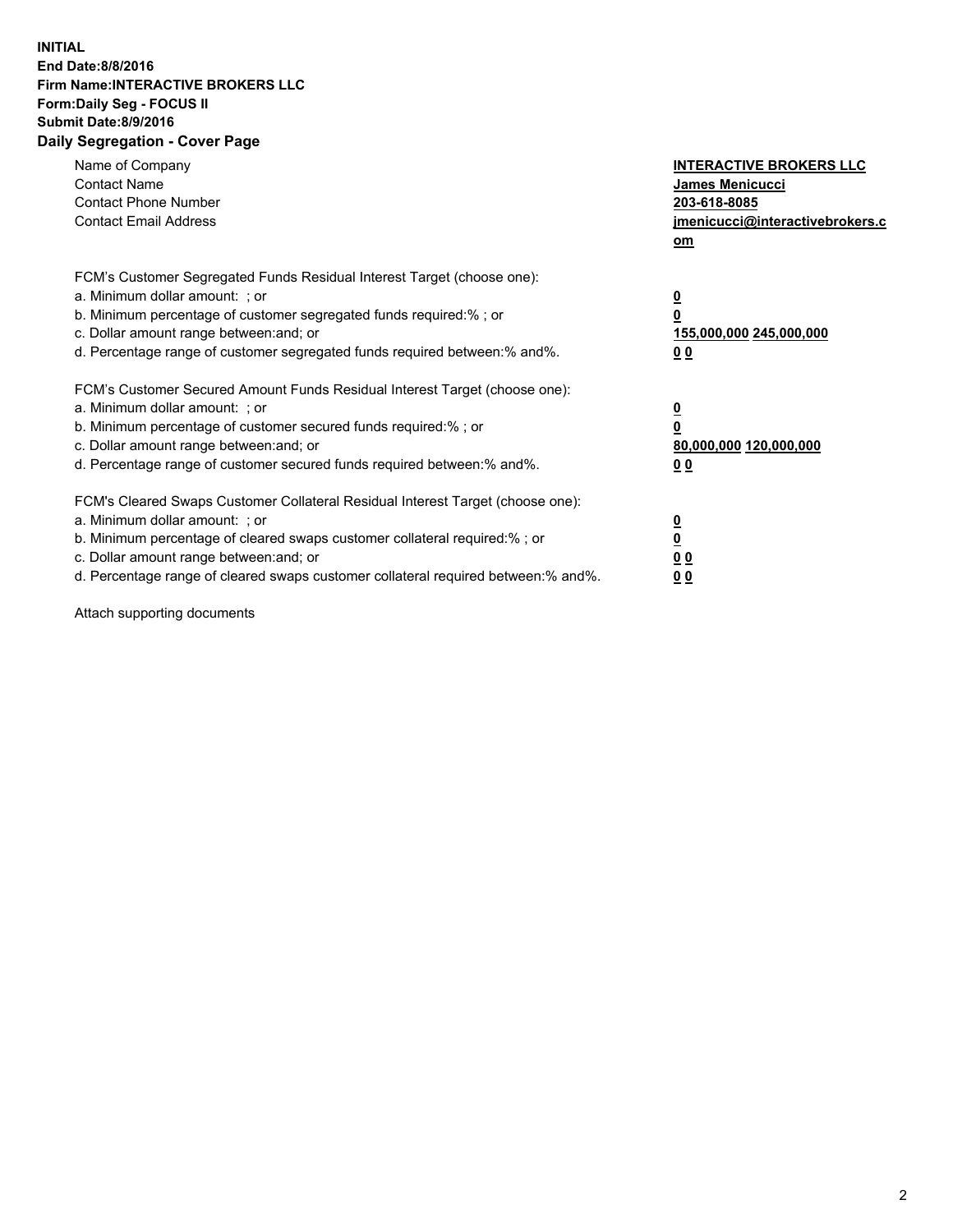## **INITIAL End Date:8/8/2016 Firm Name:INTERACTIVE BROKERS LLC Form:Daily Seg - FOCUS II Submit Date:8/9/2016 Daily Segregation - Secured Amounts**

|     | Foreign Futures and Foreign Options Secured Amounts                                         |                                  |
|-----|---------------------------------------------------------------------------------------------|----------------------------------|
|     | Amount required to be set aside pursuant to law, rule or regulation of a foreign            | $0$ [7305]                       |
|     | government or a rule of a self-regulatory organization authorized thereunder                |                                  |
| 1.  | Net ledger balance - Foreign Futures and Foreign Option Trading - All Customers             |                                  |
|     | A. Cash                                                                                     | 336,036,643 [7315]               |
|     | B. Securities (at market)                                                                   | $0$ [7317]                       |
| 2.  | Net unrealized profit (loss) in open futures contracts traded on a foreign board of trade   | 21,222,326 [7325]                |
| 3.  | Exchange traded options                                                                     |                                  |
|     | a. Market value of open option contracts purchased on a foreign board of trade              | 386,102 [7335]                   |
|     | b. Market value of open contracts granted (sold) on a foreign board of trade                | $-53,145$ [7337]                 |
| 4.  | Net equity (deficit) (add lines 1.2. and 3.)                                                | 357,591,926 [7345]               |
| 5.  | Account liquidating to a deficit and account with a debit balances - gross amount           | 107,171 [7351]                   |
|     | Less: amount offset by customer owned securities                                            | 0 [7352] 107,171 [7354]          |
| 6.  | Amount required to be set aside as the secured amount - Net Liquidating Equity              |                                  |
|     |                                                                                             | 357,699,097 [7355]               |
|     | Method (add lines 4 and 5)                                                                  |                                  |
| 7.  | Greater of amount required to be set aside pursuant to foreign jurisdiction (above) or line | 357,699,097 [7360]               |
|     | 6.                                                                                          |                                  |
|     | FUNDS DEPOSITED IN SEPARATE REGULATION 30.7 ACCOUNTS                                        |                                  |
| 1.  | Cash in banks                                                                               |                                  |
|     | A. Banks located in the United States                                                       | 3,000,000 [7500]                 |
|     | B. Other banks qualified under Regulation 30.7                                              | 0 [7520] 3,000,000 [7530]        |
| 2.  | Securities                                                                                  |                                  |
|     | A. In safekeeping with banks located in the United States                                   | 394,491,575 [7540]               |
|     | B. In safekeeping with other banks qualified under Regulation 30.7                          | 0 [7560] 394,491,575 [7570]      |
| 3.  | Equities with registered futures commission merchants                                       |                                  |
|     | A. Cash                                                                                     | $0$ [7580]                       |
|     | <b>B.</b> Securities                                                                        | $0$ [7590]                       |
|     | C. Unrealized gain (loss) on open futures contracts                                         | $0$ [7600]                       |
|     | D. Value of long option contracts                                                           | $0$ [7610]                       |
|     | E. Value of short option contracts                                                          | 0 [7615] 0 [7620]                |
| 4.  | Amounts held by clearing organizations of foreign boards of trade                           |                                  |
|     | A. Cash                                                                                     | $0$ [7640]                       |
|     | <b>B.</b> Securities                                                                        | $0$ [7650]                       |
|     | C. Amount due to (from) clearing organization - daily variation                             | $0$ [7660]                       |
|     | D. Value of long option contracts                                                           | $0$ [7670]                       |
|     | E. Value of short option contracts                                                          | 0 [7675] 0 [7680]                |
| 5.  | Amounts held by members of foreign boards of trade                                          |                                  |
|     | A. Cash                                                                                     | 73,160,761 [7700]                |
|     | <b>B.</b> Securities                                                                        | $0$ [7710]                       |
|     | C. Unrealized gain (loss) on open futures contracts                                         | 7,831,242 [7720]                 |
|     | D. Value of long option contracts                                                           | 386,105 [7730]                   |
|     | E. Value of short option contracts                                                          | -53,145 [7735] 81,324,963 [7740] |
| 6.  | Amounts with other depositories designated by a foreign board of trade                      | $0$ [7760]                       |
| 7.  |                                                                                             |                                  |
|     | Segregated funds on hand                                                                    | $0$ [7765]                       |
| 8.  | Total funds in separate section 30.7 accounts                                               | 478,816,538 [7770]               |
| 9.  | Excess (deficiency) Set Aside for Secured Amount (subtract line 7 Secured Statement         | 121,117,441 [7380]               |
|     | Page 1 from Line 8)                                                                         |                                  |
| 10. | Management Target Amount for Excess funds in separate section 30.7 accounts                 | 80,000,000 [7780]                |
| 11. | Excess (deficiency) funds in separate 30.7 accounts over (under) Management Target          | 41,117,441 [7785]                |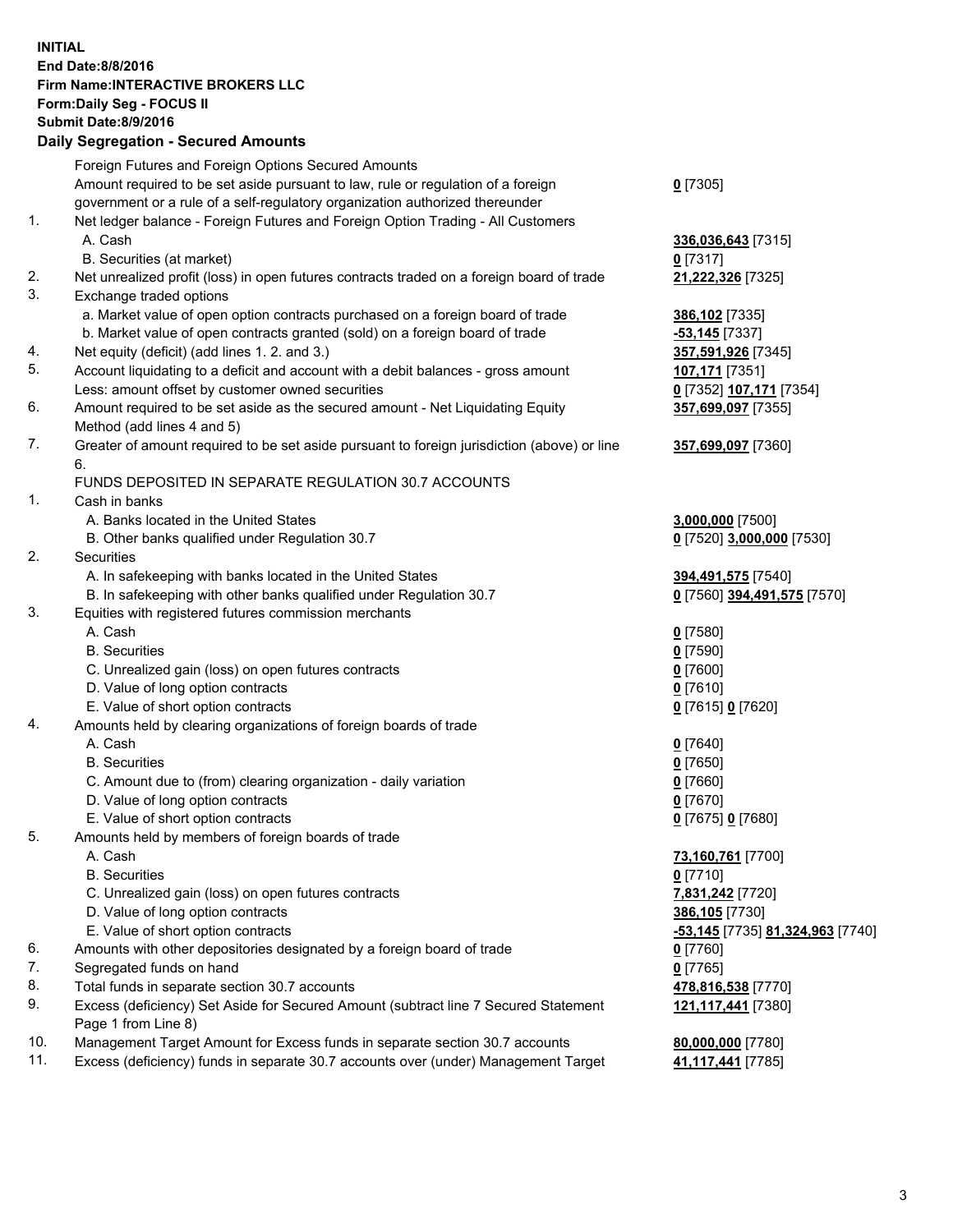**INITIAL End Date:8/8/2016 Firm Name:INTERACTIVE BROKERS LLC Form:Daily Seg - FOCUS II Submit Date:8/9/2016 Daily Segregation - Segregation Statement** SEGREGATION REQUIREMENTS(Section 4d(2) of the CEAct) 1. Net ledger balance A. Cash **3,074,763,151** [7010] B. Securities (at market) **0** [7020] 2. Net unrealized profit (loss) in open futures contracts traded on a contract market **-110,911,417** [7030] 3. Exchange traded options A. Add market value of open option contracts purchased on a contract market **128,699,706** [7032] B. Deduct market value of open option contracts granted (sold) on a contract market **-193,579,738** [7033] 4. Net equity (deficit) (add lines 1, 2 and 3) **2,898,971,702** [7040] 5. Accounts liquidating to a deficit and accounts with debit balances - gross amount **68,611** [7045] Less: amount offset by customer securities **0** [7047] **68,611** [7050] 6. Amount required to be segregated (add lines 4 and 5) **2,899,040,313** [7060] FUNDS IN SEGREGATED ACCOUNTS 7. Deposited in segregated funds bank accounts A. Cash **183,433,686** [7070] B. Securities representing investments of customers' funds (at market) **1,787,630,085** [7080] C. Securities held for particular customers or option customers in lieu of cash (at market) **0** [7090] 8. Margins on deposit with derivatives clearing organizations of contract markets A. Cash **30,619,546** [7100] B. Securities representing investments of customers' funds (at market) **1,176,539,296** [7110] C. Securities held for particular customers or option customers in lieu of cash (at market) **0** [7120] 9. Net settlement from (to) derivatives clearing organizations of contract markets **3,897,626** [7130] 10. Exchange traded options A. Value of open long option contracts **128,697,459** [7132] B. Value of open short option contracts **-193,577,471** [7133] 11. Net equities with other FCMs A. Net liquidating equity **0** [7140] B. Securities representing investments of customers' funds (at market) **0** [7160] C. Securities held for particular customers or option customers in lieu of cash (at market) **0** [7170] 12. Segregated funds on hand **0** [7150] 13. Total amount in segregation (add lines 7 through 12) **3,117,240,227** [7180] 14. Excess (deficiency) funds in segregation (subtract line 6 from line 13) **218,199,914** [7190] 15. Management Target Amount for Excess funds in segregation **155,000,000** [7194] **63,199,914** [7198]

16. Excess (deficiency) funds in segregation over (under) Management Target Amount Excess